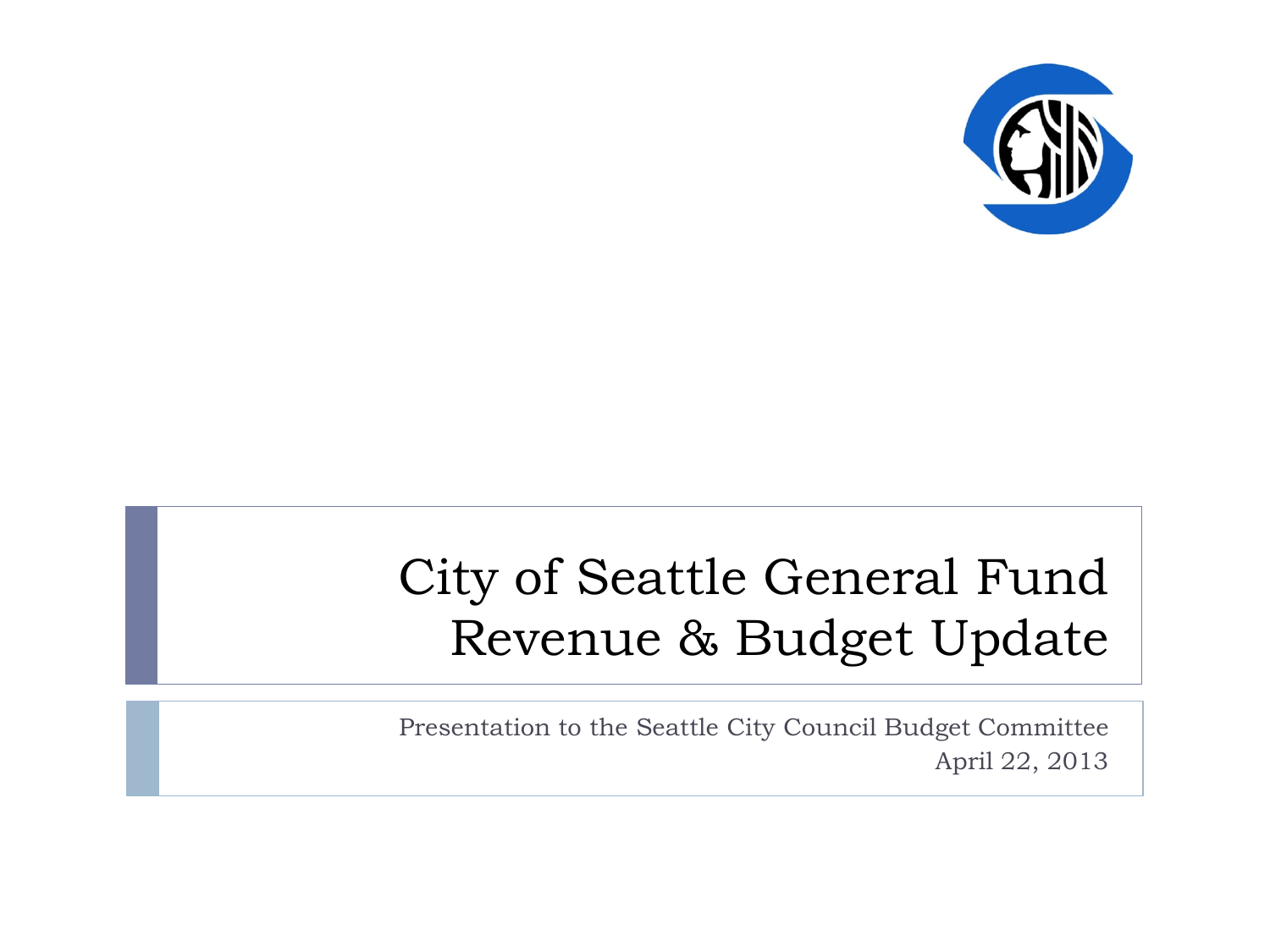

## U.S. Economy

# **The recovery**

- Recovery has been up and down
- Looking beyond ups and downs, pace of growth has been fairly stable for past 3½ yrs
	- At annual rate of 2% (real GDP)
- March jobs report may be signaling another mid-year slowdown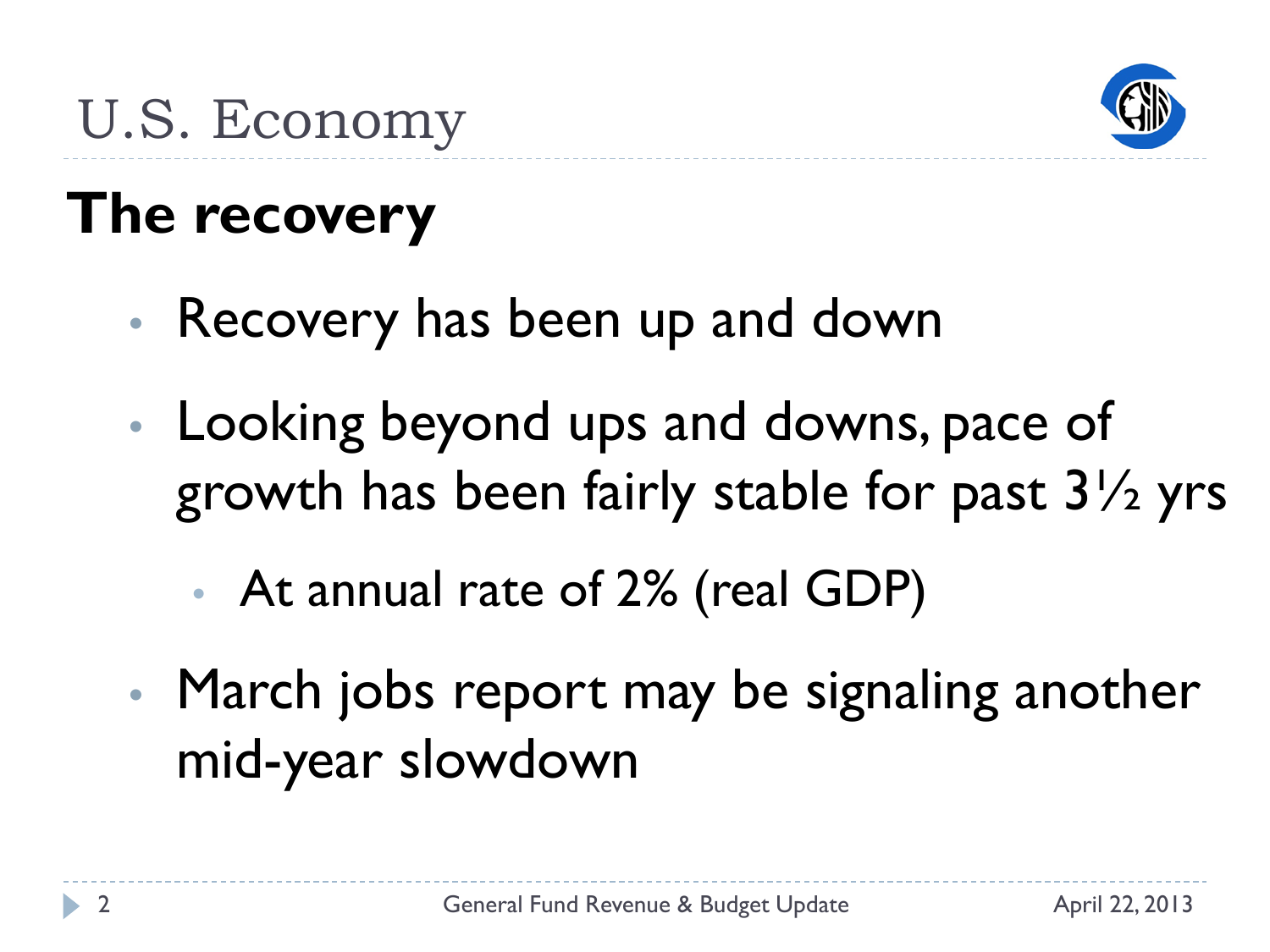

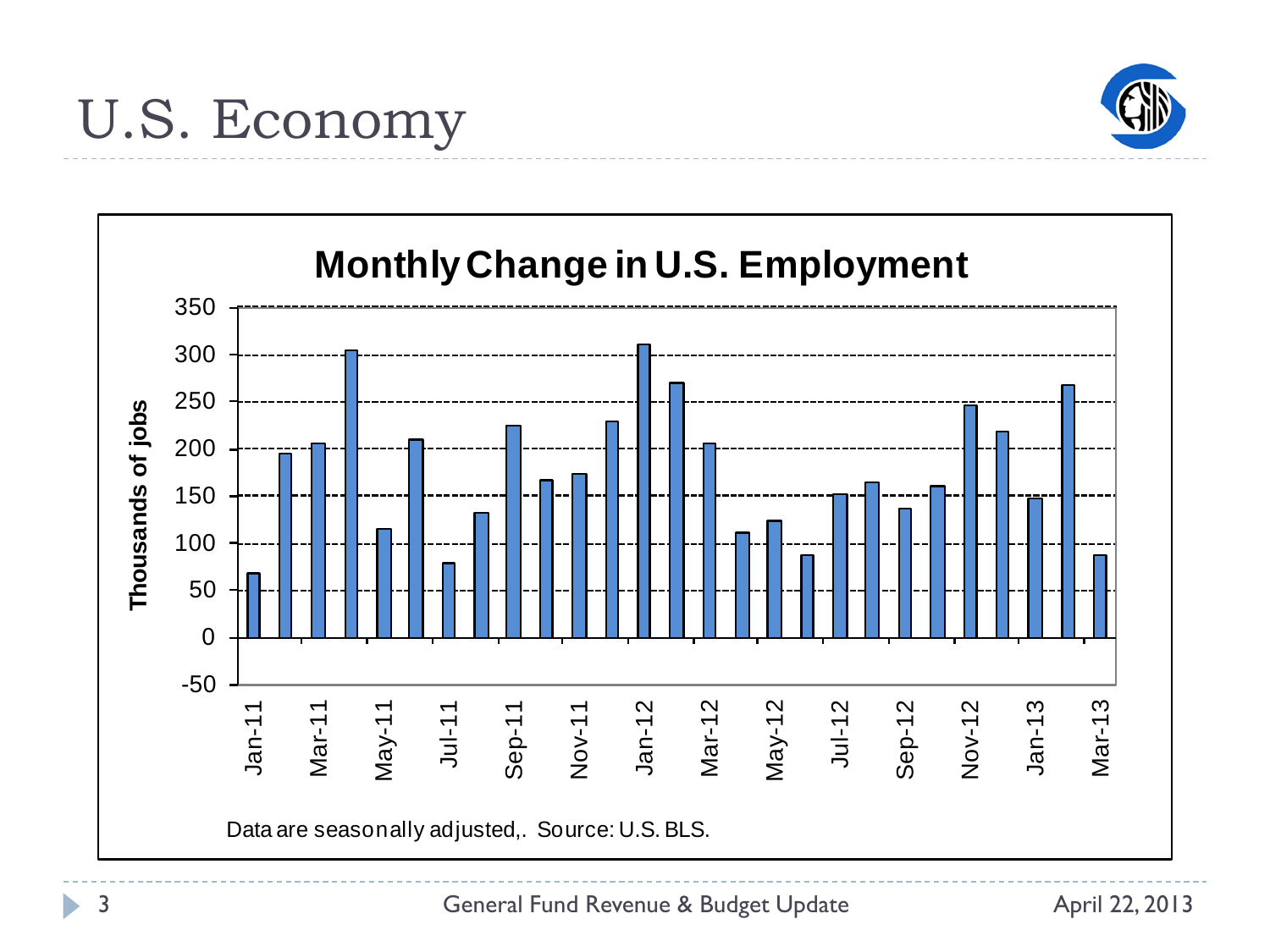

#### U.S. Economy

# **U.S. economic forecast**

- Federal fiscal policy will slow economy in 2013
	- Tightening from fiscal cliff settlement
		- Biggest impact: expiration of 2% payroll tax cut
	- Sequester took effect March 1
	- Total impact in 2013 is  $1\frac{1}{2}$  percent of GDP
- Stronger growth expected in 2014-15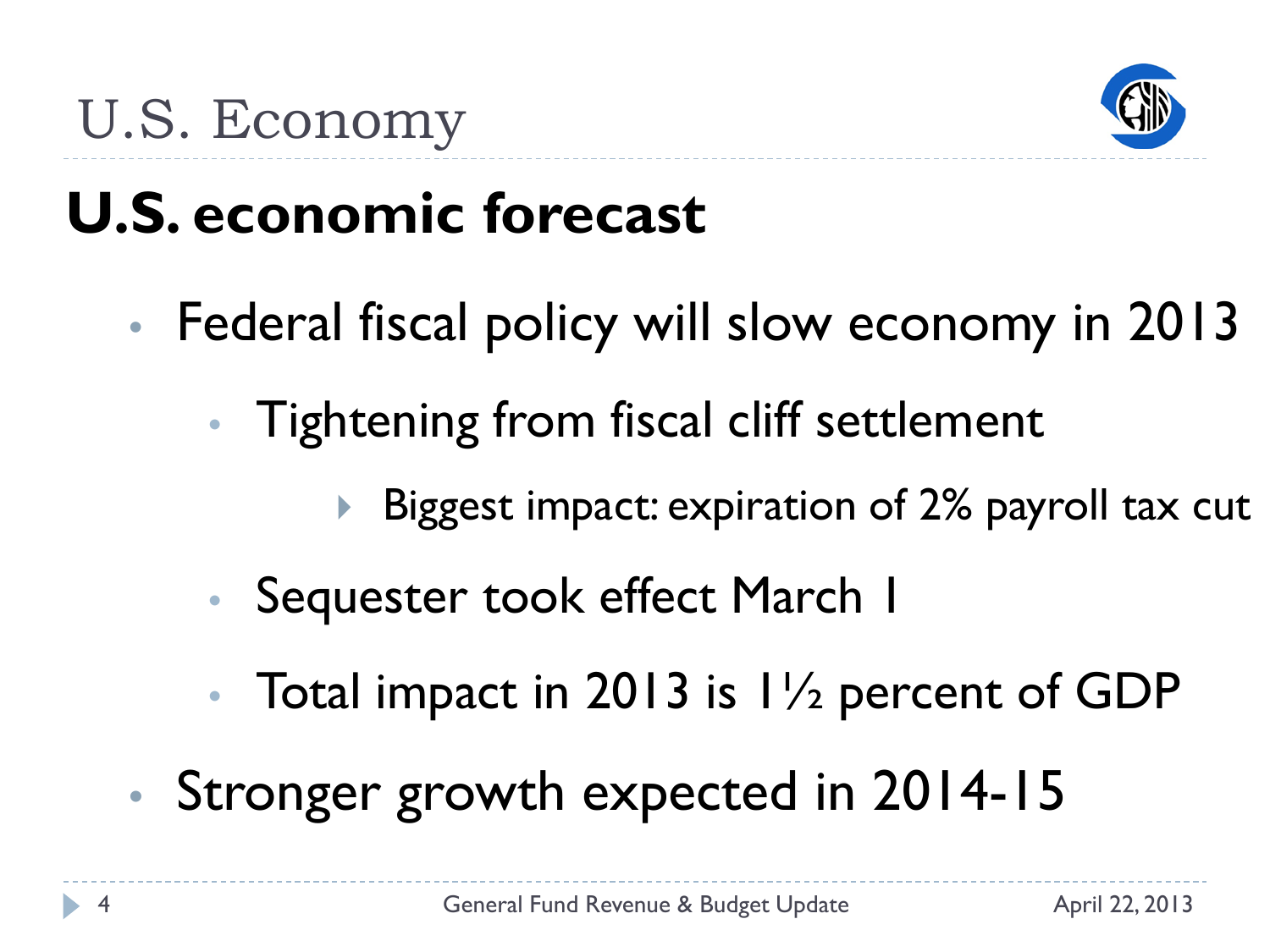



ь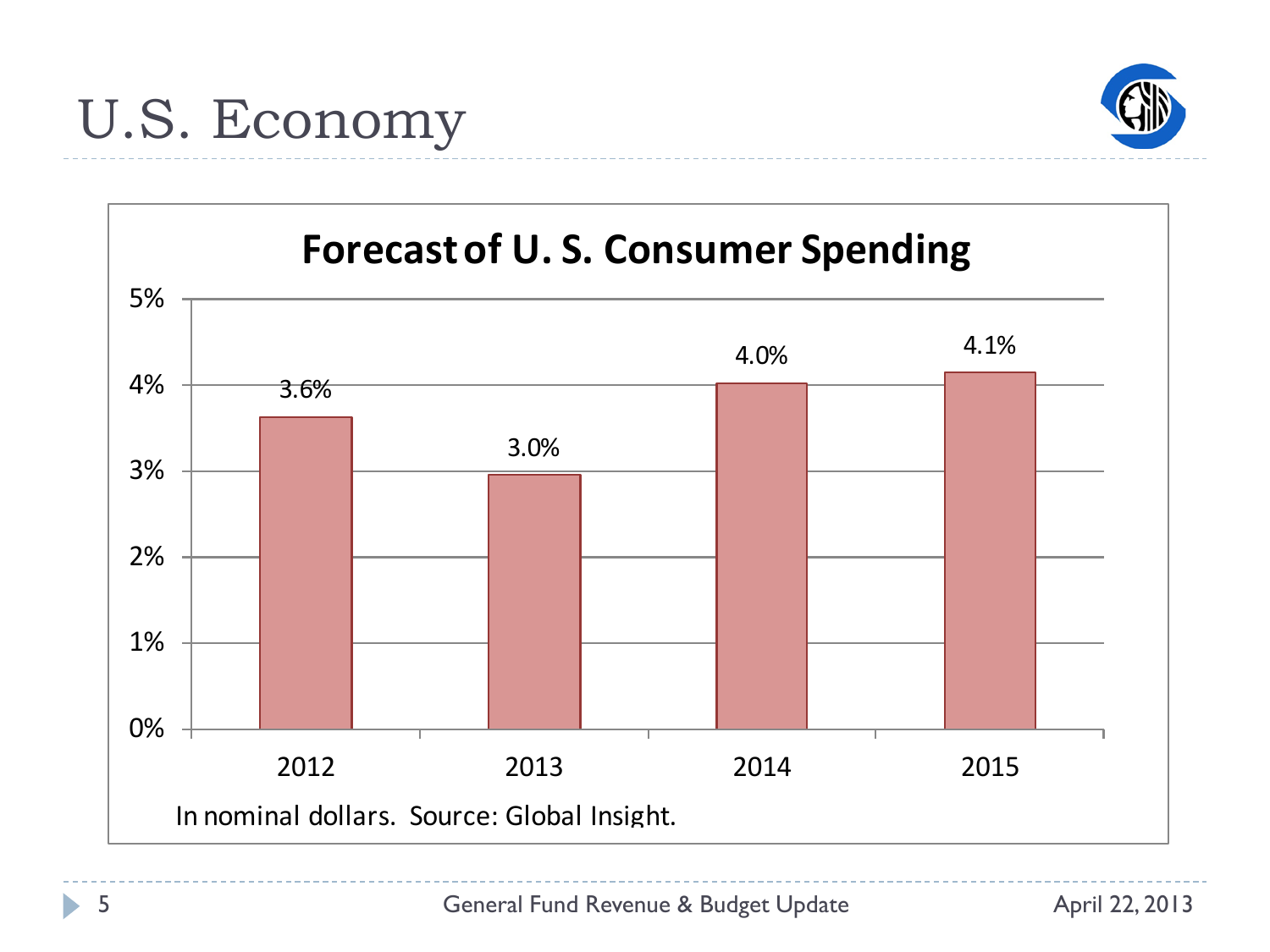

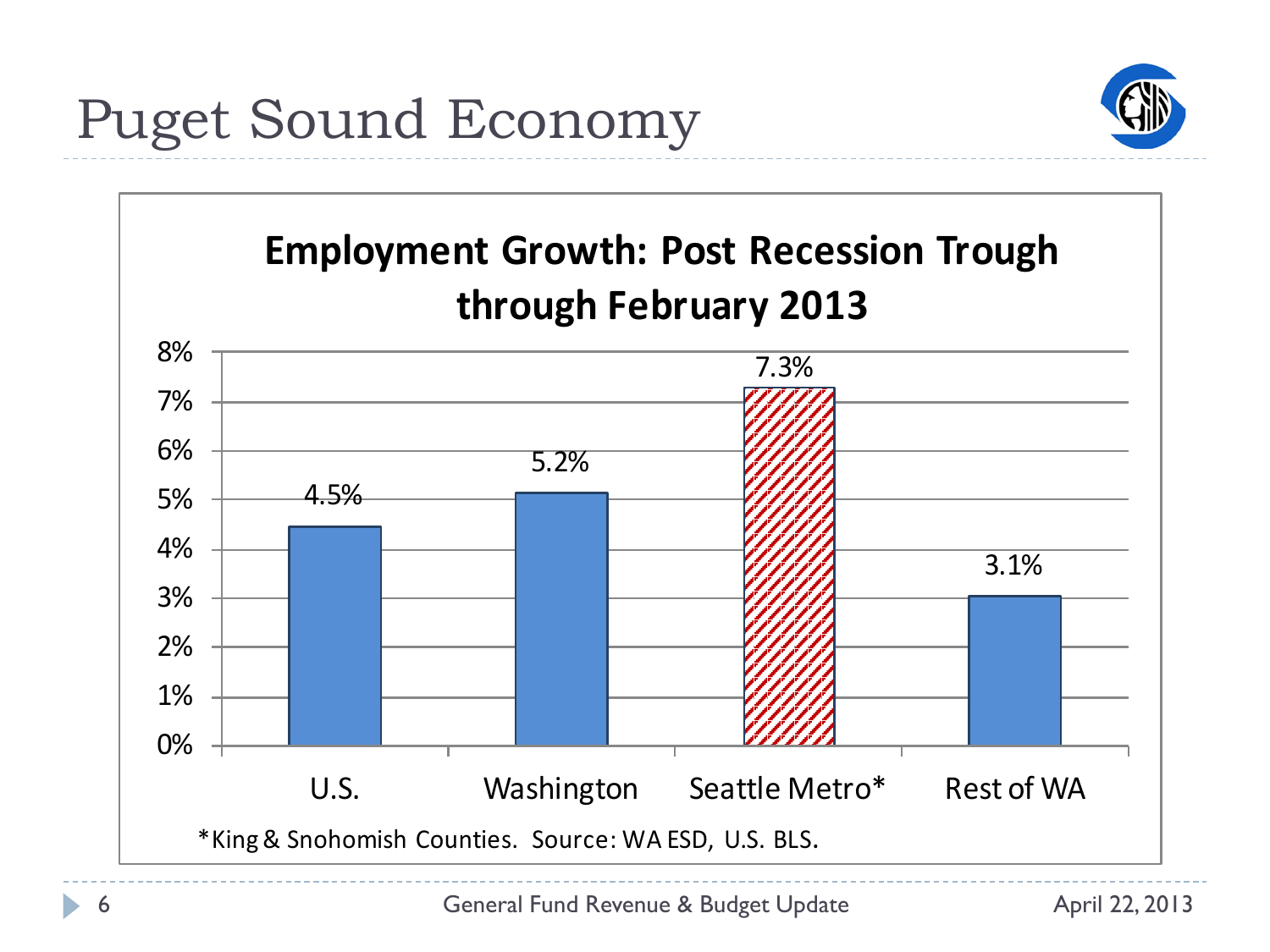

**The region continues to outperform the U.S.** 

- Seattle metro area's recovery ranks 18<sup>th</sup> out of 100 largest metro areas (Brookings)
- Aerospace added 15,900 jobs, Jun '10 Dec '12

Aerospace multiplier is 2.7

- Amazon has been hiring
- Sequester to cost region 13,000 jobs this year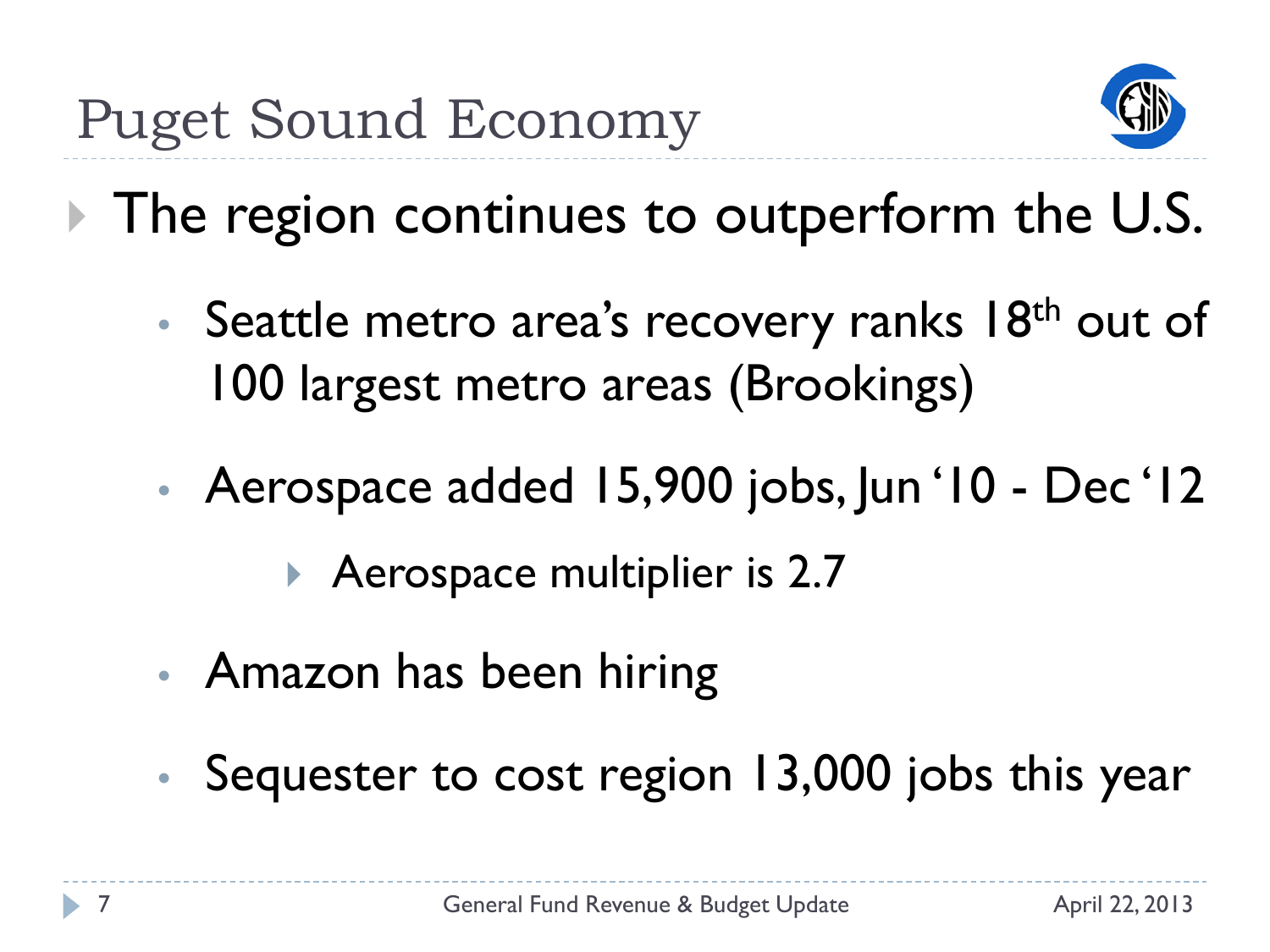

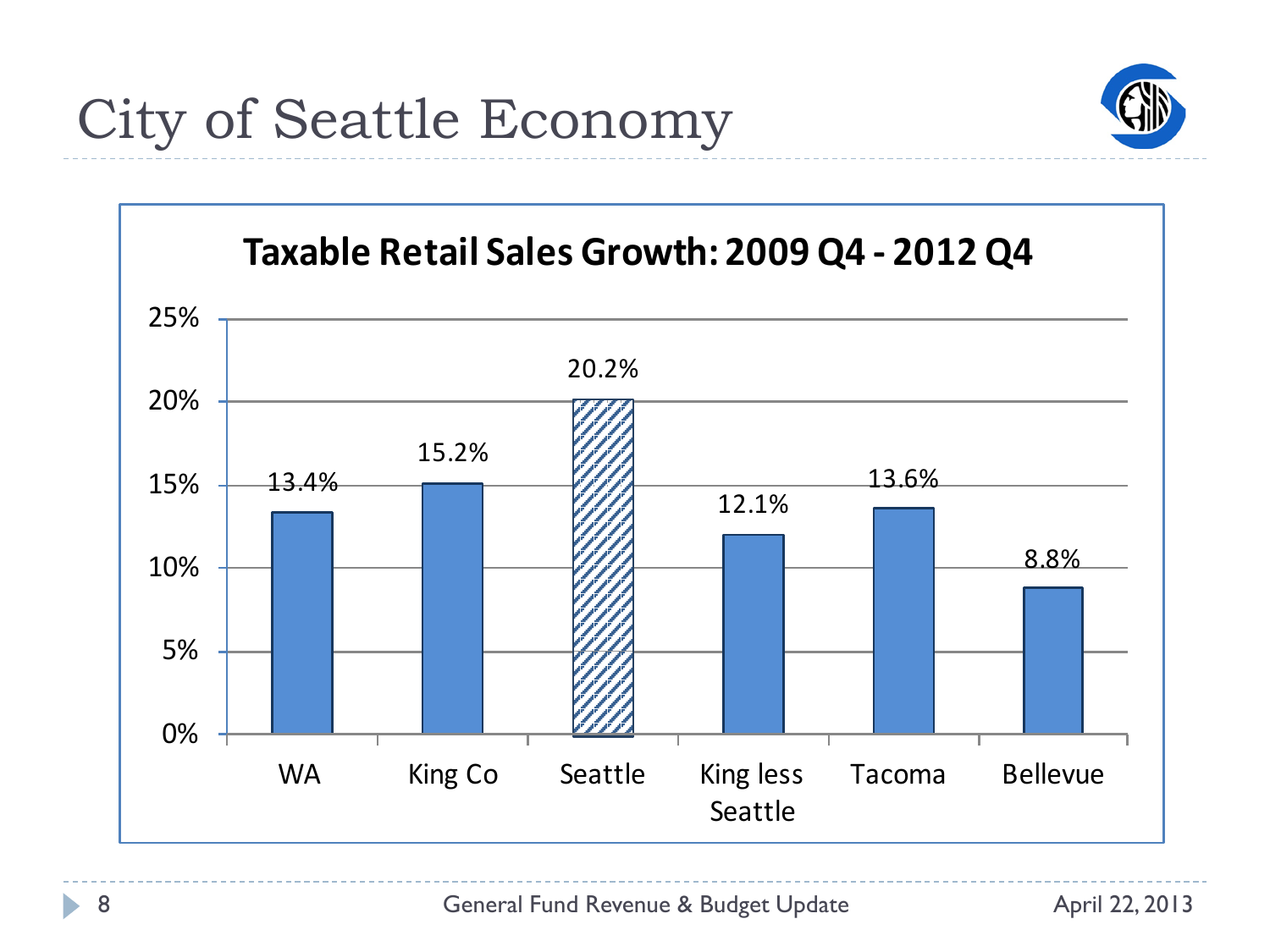## City of Seattle Economy



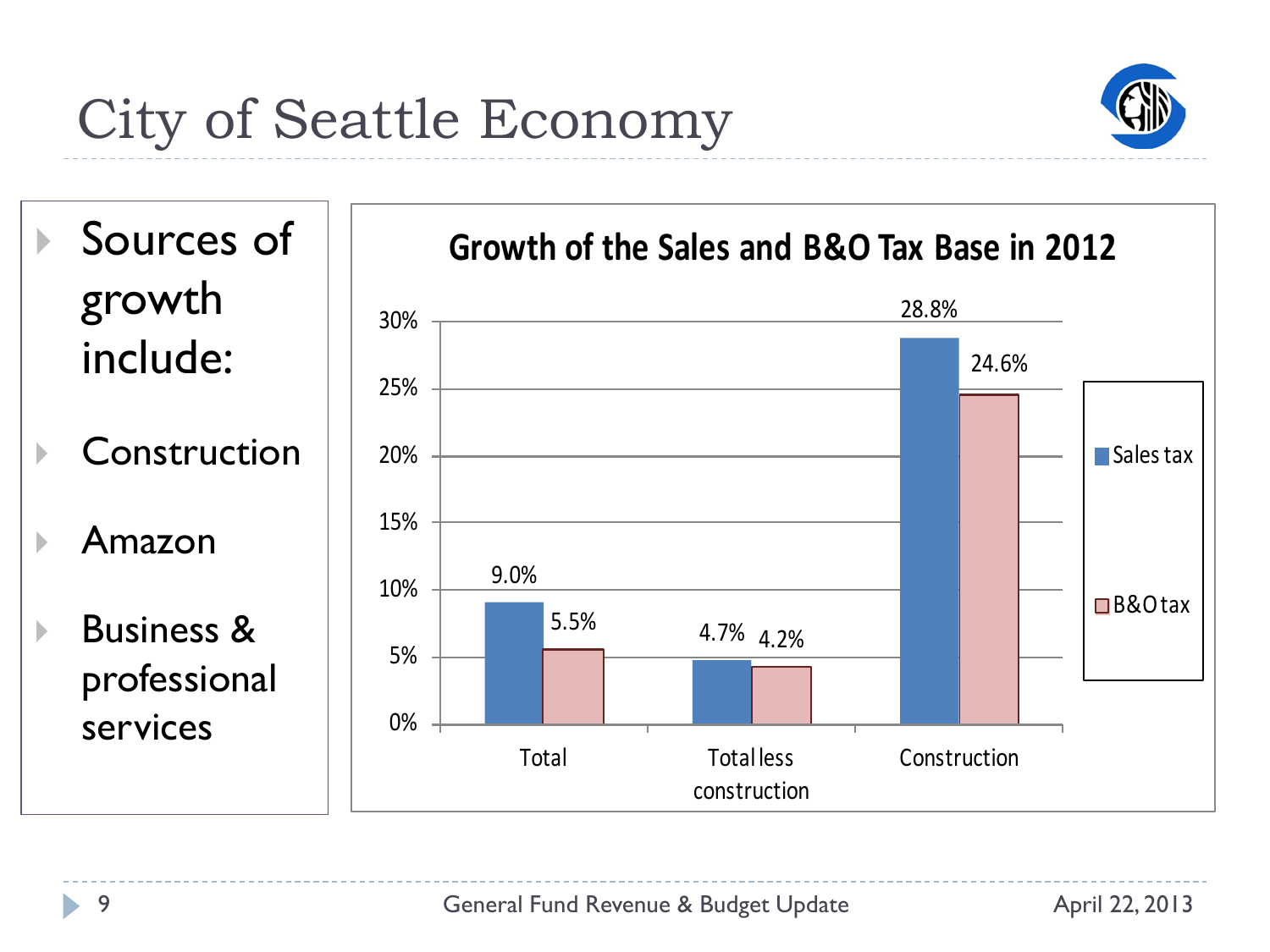

# Risks to U.S. forecast include:

- Potential for federal fiscal policy missteps
	- ▶ U.S. will hit debt ceiling this summer
- Eurozone recession, sovereign debt problems
- Potential for slowdown in Asia
- **Local risks include:** 
	- Construction
		- In short-term forecast risk is probably on upside
	- Aerospace boost is likely over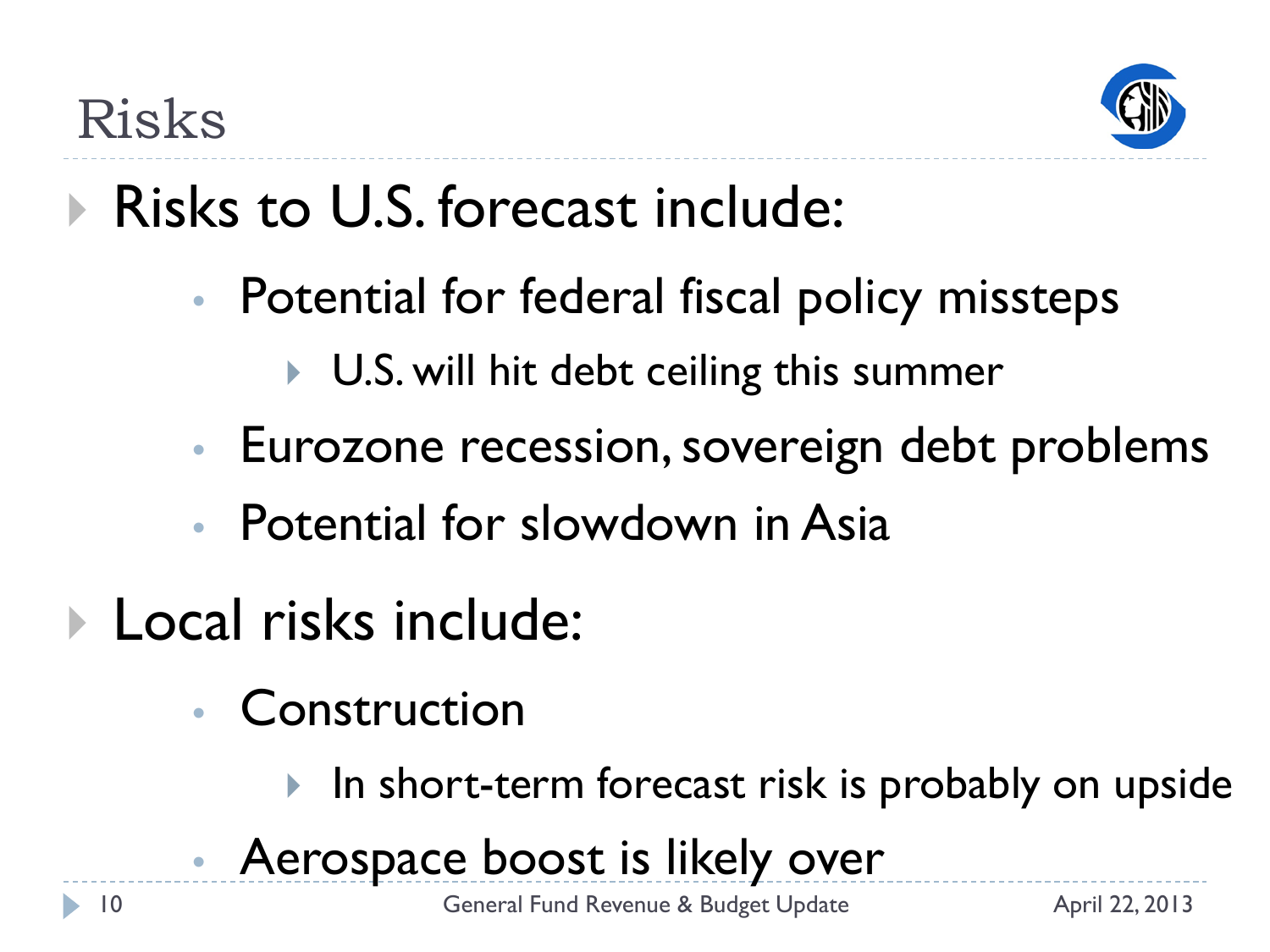

#### Sales tax

- 2012 revenue exceeded forecast by \$3.5 mil.
	- ▶ \$2.0 million from construction
- Forecast is raised for 2013-14
	- **Largely due to construction**
- B&O tax
	- Little change from November forecast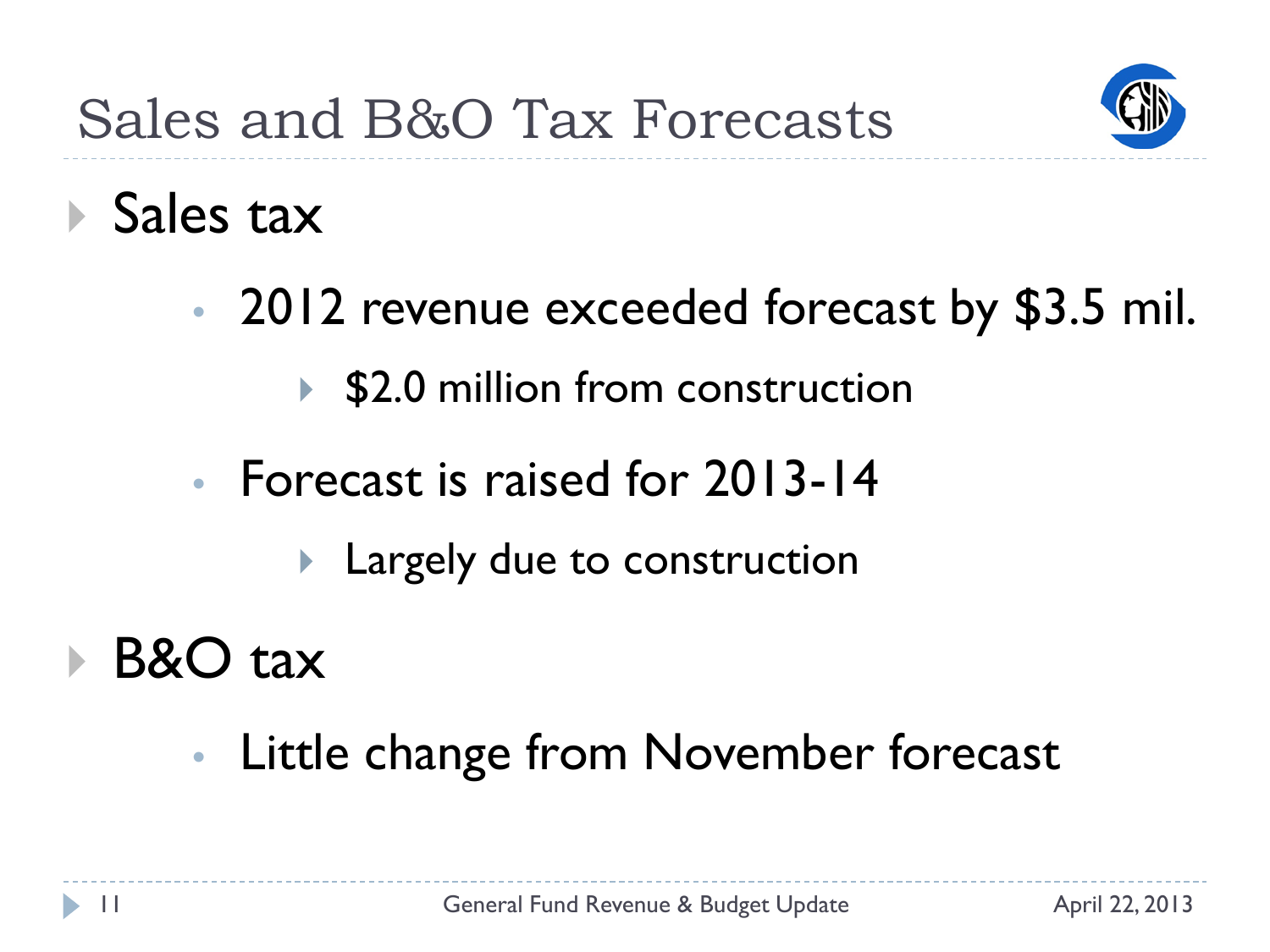

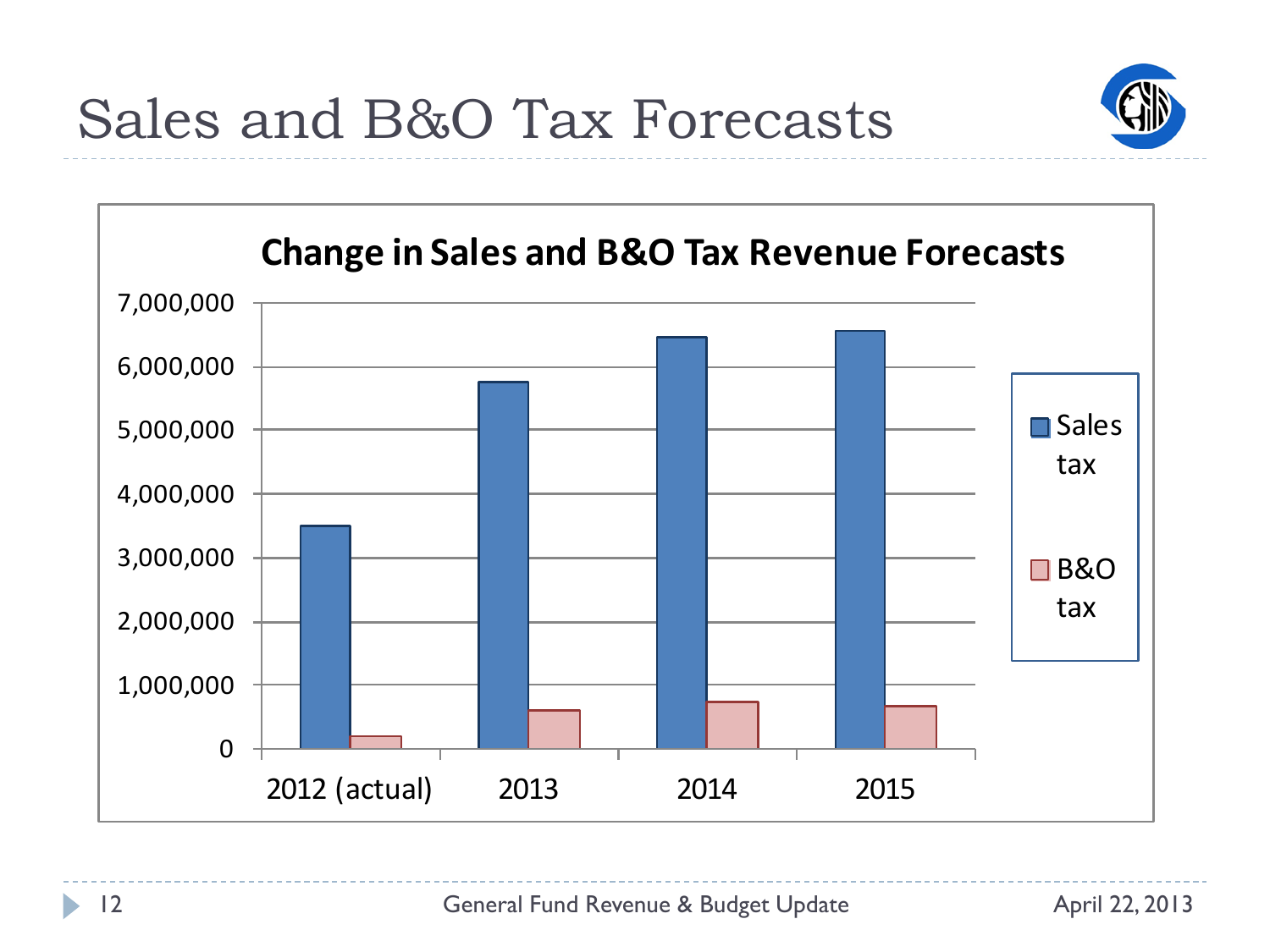

#### REET

- 2012 revenue exceeded 2011 by 65%
	- ▶ Commercial transactions grew 114%
- Forecast for 2013-14 is up 2% from Nov.
	- ▶ Single-family transactions to show 12% average annual growth for biennium
	- **I** Upside risks to the forecast for increased commercial activity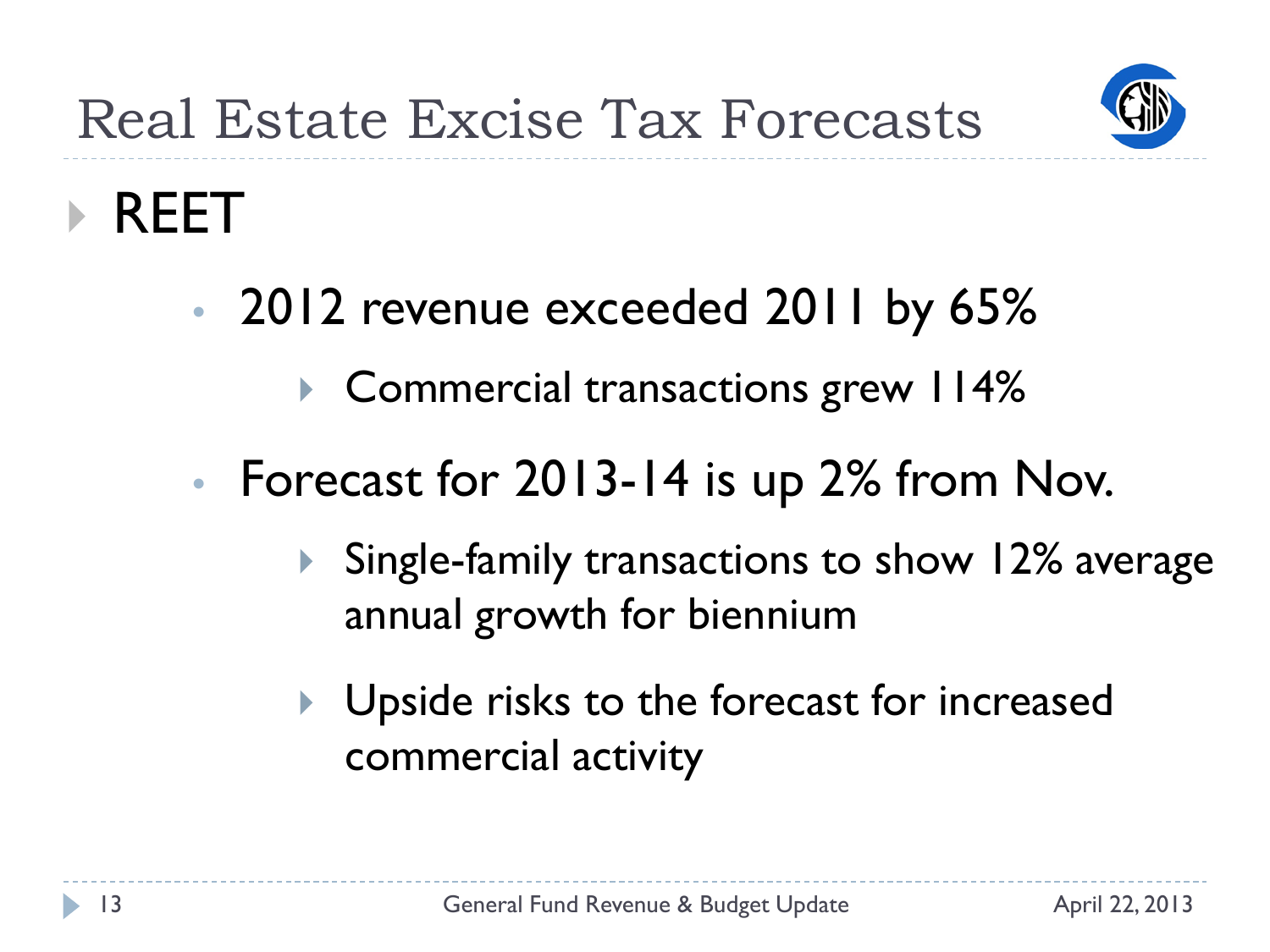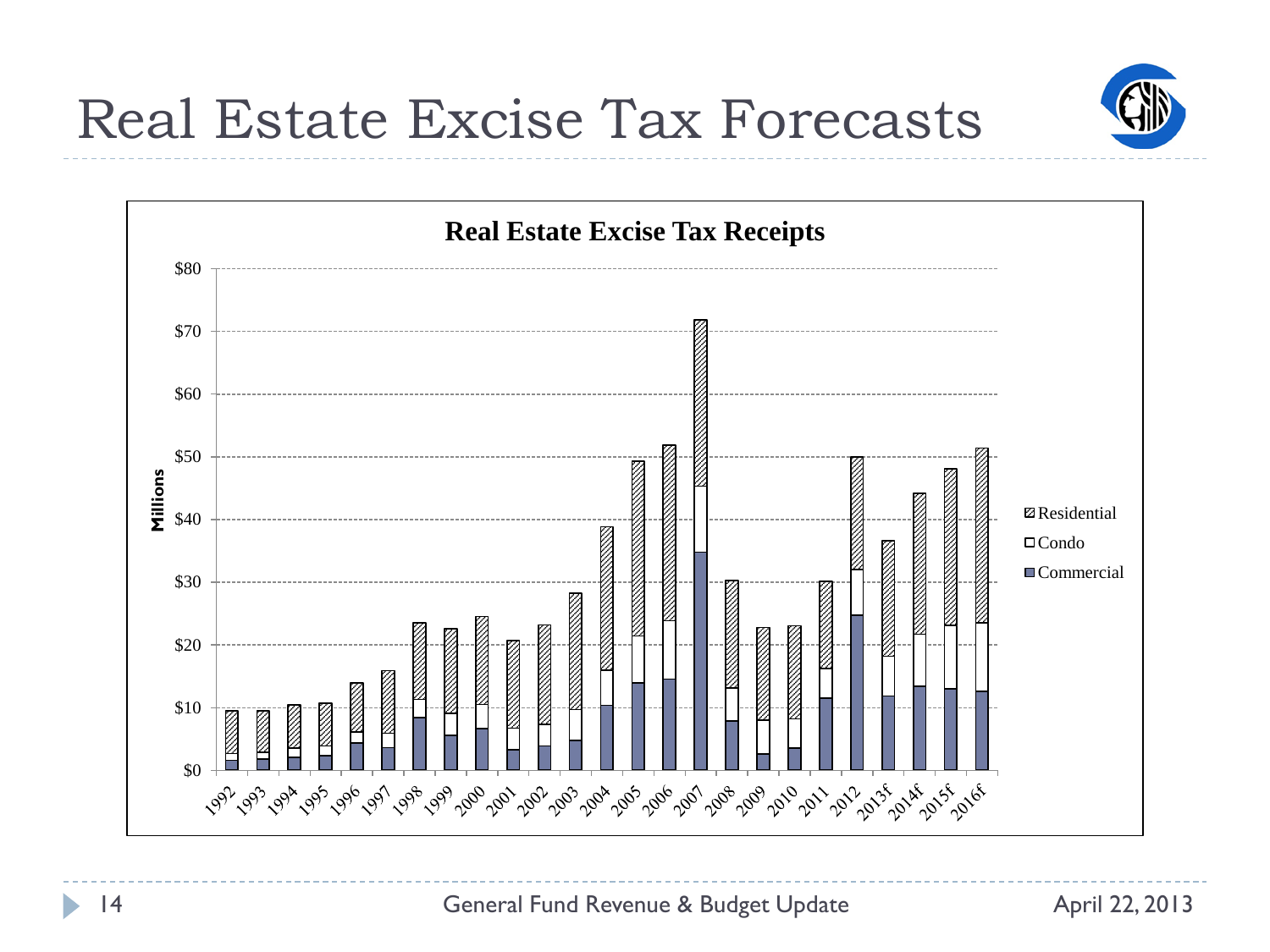

#### General Subfund Revenue Forecast

|                                             |                 | 2012        |                |             | 2013         |                          |             |             |                |
|---------------------------------------------|-----------------|-------------|----------------|-------------|--------------|--------------------------|-------------|-------------|----------------|
| <b>GSF</b> - Item                           | <b>November</b> | Actual      | <b>Act-Nov</b> | November    | <b>April</b> | <b>Apr-Nov</b>           | November    | April       | <b>Apr-Nov</b> |
| <b>Property Taxes</b>                       | 258,942,000     | 259,954,000 | 1,012,000      | 261,000,000 | 251,365,000  | (9,635,000)              | 269,727,000 | 261,698,000 | (8,029,000)    |
| <b>Sales Taxes</b>                          | 164,823,000     | 168,496,000 | 3,672,000      | 170,587,000 | 176,747,000  | 6,160,000                | 177,002,000 | 184,055,000 | 7,053,000      |
| <b>B&amp;O and Ad-Taxes</b>                 | 187,532,000     | 188,890,000 | 1,357,000      | 194,938,000 | 196,475,000  | 1,537,000                | 205,763,000 | 207,371,000 | 1,608,000      |
| <b>Public Utility Taxes</b>                 | 115,054,000     | 115,129,000 | 75,000         | 120,806,000 | 123,508,000  | 2,702,000                | 126,711,000 | 129,681,000 | 2,970,000      |
| <b>Private Utility Taxes</b>                | 57,639,000      | 58,930,000  | 1,291,000      | 58,655,000  | 58,578,000   | (76,000)                 | 61,375,000  | 61,512,000  | 136,000        |
| <b>Other Notable GSF Revenues</b>           | 71,970,000      | 72,192,000  | 222,000        | 73,493,000  | 78,455,000   | 4,962,000                | 76,483,000  | 76,112,000  | (371,000)      |
| <b>Subtotal</b>                             | 855,961,000     | 863,591,000 | 7,629,000      | 879,478,000 | 885,128,000  | 5,650,000                | 917,062,000 | 920,429,000 | 3,367,000      |
| Grants*                                     | 1,089,000       | 1,089,000   |                | 686,000     | 686,000      | ٠                        | 700,000     | 700,000     |                |
| <b>Other General Subfund Revenues</b>       | 64,894,000      | 65,804,000  | 910,000        | 64,171,000  | 64,883,000   | 712,000                  | 68,767,000  | 69,318,000  | 551,000        |
| Subtotal                                    | 921,945,000     | 930,484,000 | 8,539,000      | 944,335,000 | 950,697,000  | 6,362,000                | 986,528,000 | 990,446,000 | 3,918,000      |
| <b>Other Funds - Fund Balance Transfers</b> | 9,807,000       | 9,603,000   | (204,000)      | 2,457,000   | 2,457,000    | $\overline{\phantom{a}}$ | 712,000     | 712,000     |                |
| <b>GSF - Grand Total</b>                    | 931,751,000     | 940,087,000 | 8,335,000      | 946,792,000 | 953,154,000  | 6,362,000                | 987,240,000 | 991,158,000 | 3,918,000      |
|                                             |                 |             |                |             |              |                          |             |             |                |
| <b>Real Estate Excise Tax</b>               | 41,128,000      | 49,940,000  | 8,812,000      | 36,431,000  | 36,637,000   | 206,000                  | 42,813,000  | 44,158,000  | 1,346,000      |
| GSF - Subtotal Growth Rates (yr/yr)         |                 |             |                |             | 2.5%         |                          |             | 4.0%        |                |

\*Adj. figure; additional 2012 grant revenues of \$24.2MM offset equivalent expenditures appropriated at time of grant receipt.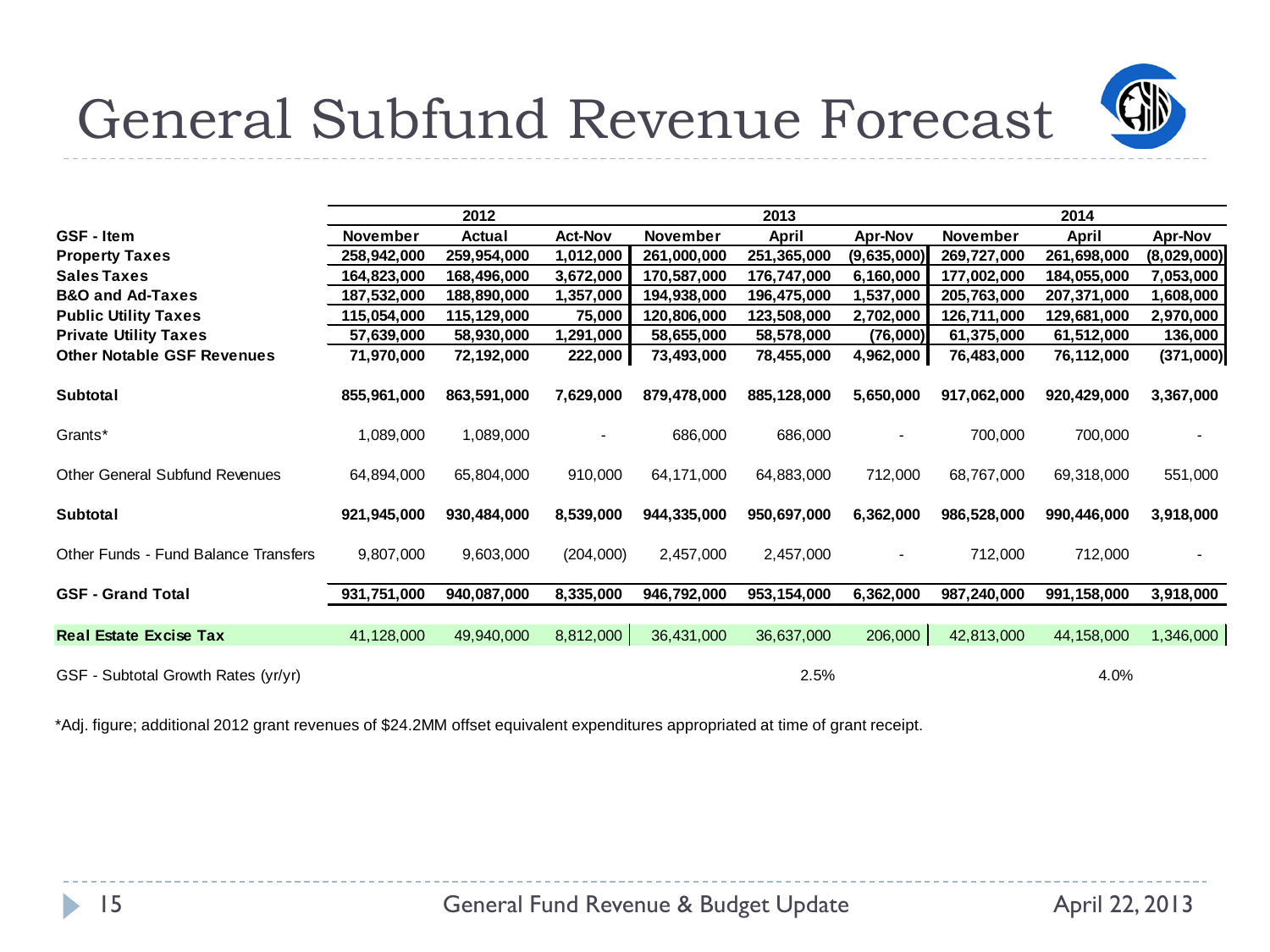

- ▶ Revenue outlook only part of what goes into determining the budget outlook for the upcoming year
- ▶ The 'baseline' budget process, completed every April, determines the outlook for the subsequent fiscal year
- ▶ Budget outlook influenced by:
	- ▶ Yearend position for the previous budget year
	- Revenue and expenditure estimates for the current and subsequent fiscal years
	- An assessment of emerging budget needs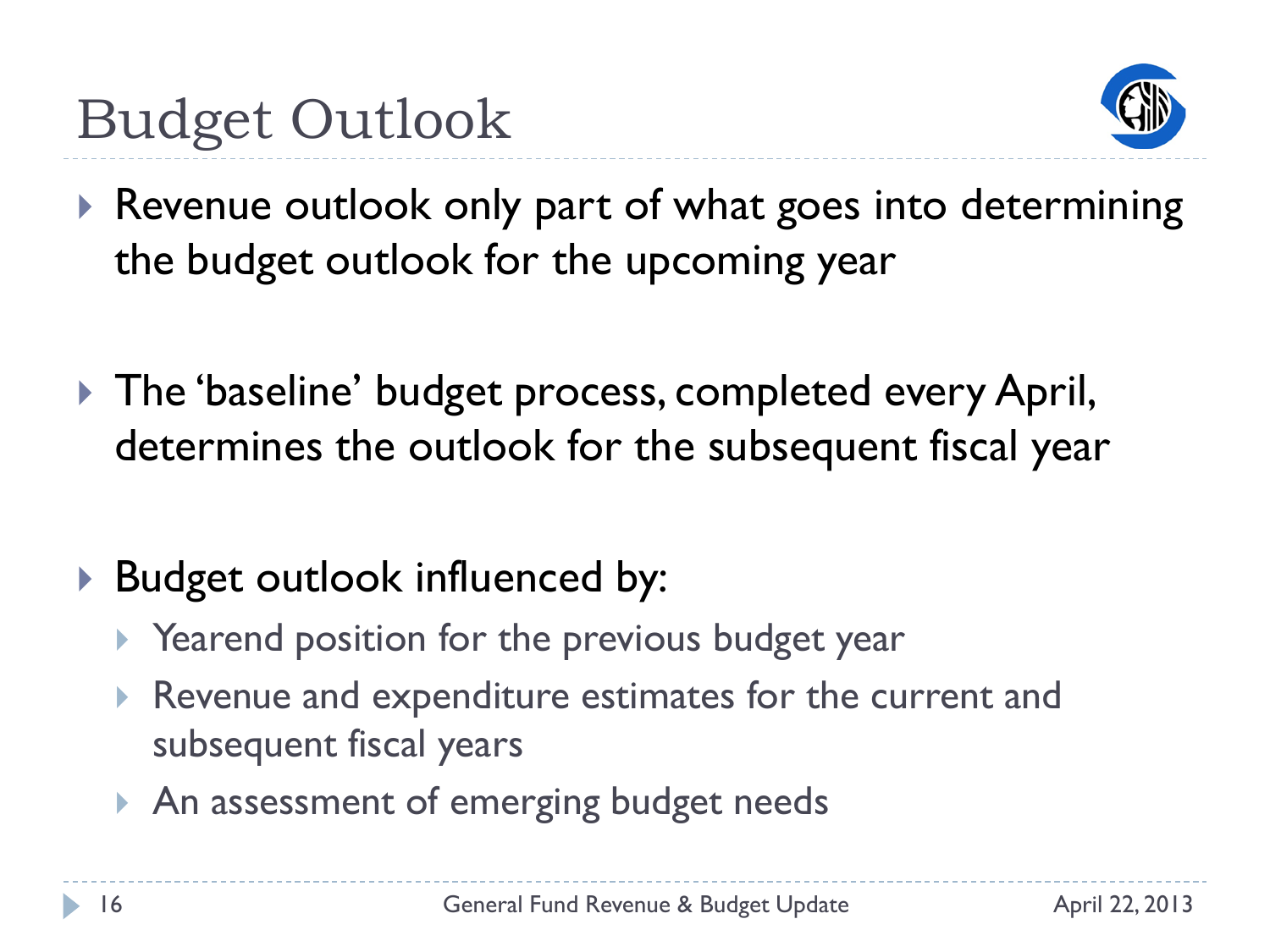

- ▶ City's General Funded ended with \$9.2 million more than was anticipated last November
	- ▶ Third consecutive year that the City ended in the 'black'
	- Driven by better-than-expected revenue and proactive financial management by departments
- **Important for two reasons:** 
	- **Provides a cushion to balance 2014**
	- Allows the City to make another contribution to the Rainy Day Fund
		- ▶ Critical to the City retaining its AAA bond rating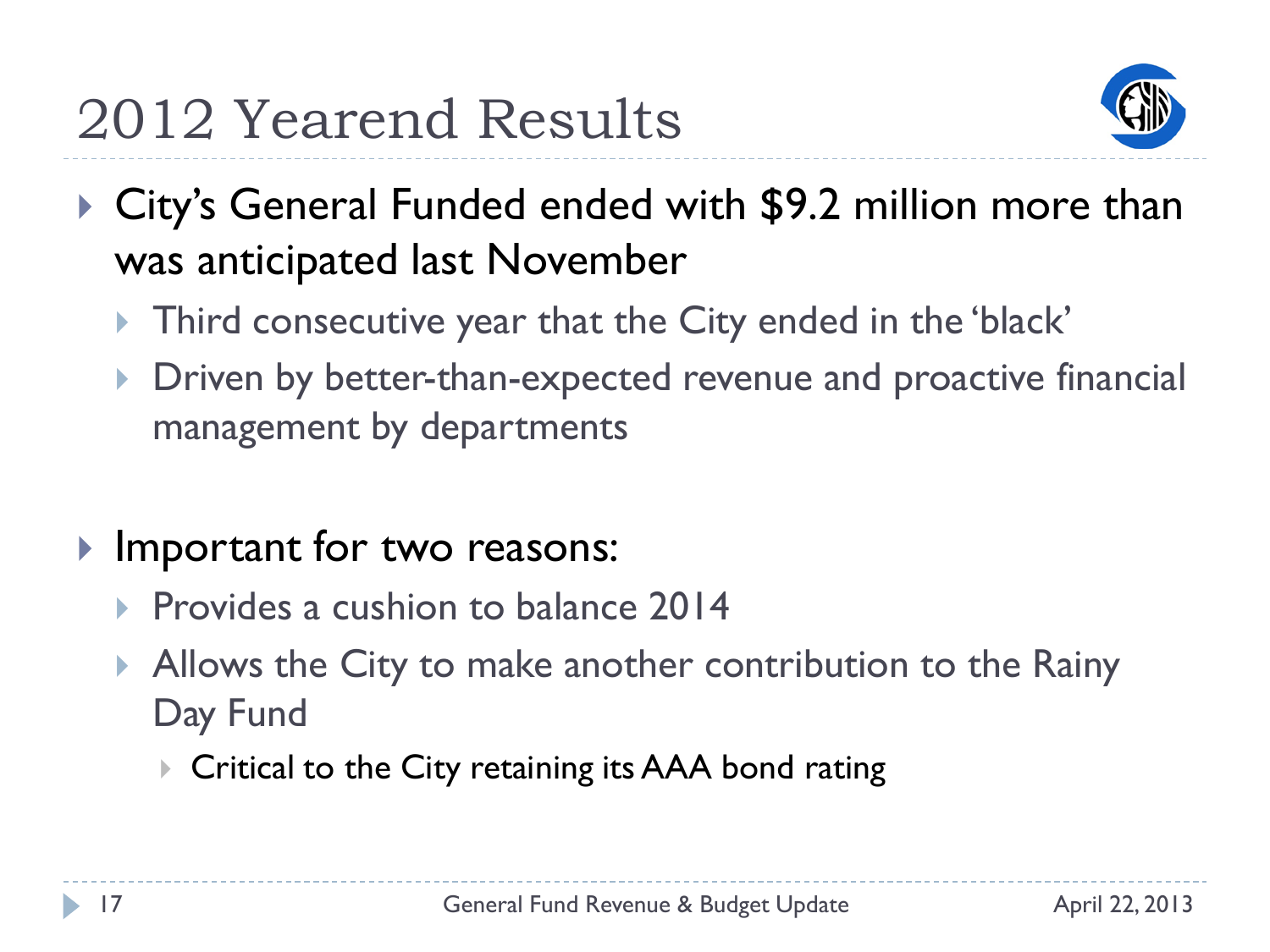#### Rainy Day Fund



- Based on 2012 yearend results, the City will make a \$4.6 million contribution to the Rainy Day Fund
	- Assuming the \$4 million contribution in the 2014 Endorsed Budget, the Rainy Day Fund will total \$34.6 million in 2014, the largest dollar value ever



#### **Rainy Day Fund Balances**

**2004 - 2014 (Est)**

18 **18** General Fund Revenue & Budget Update April 22, 2013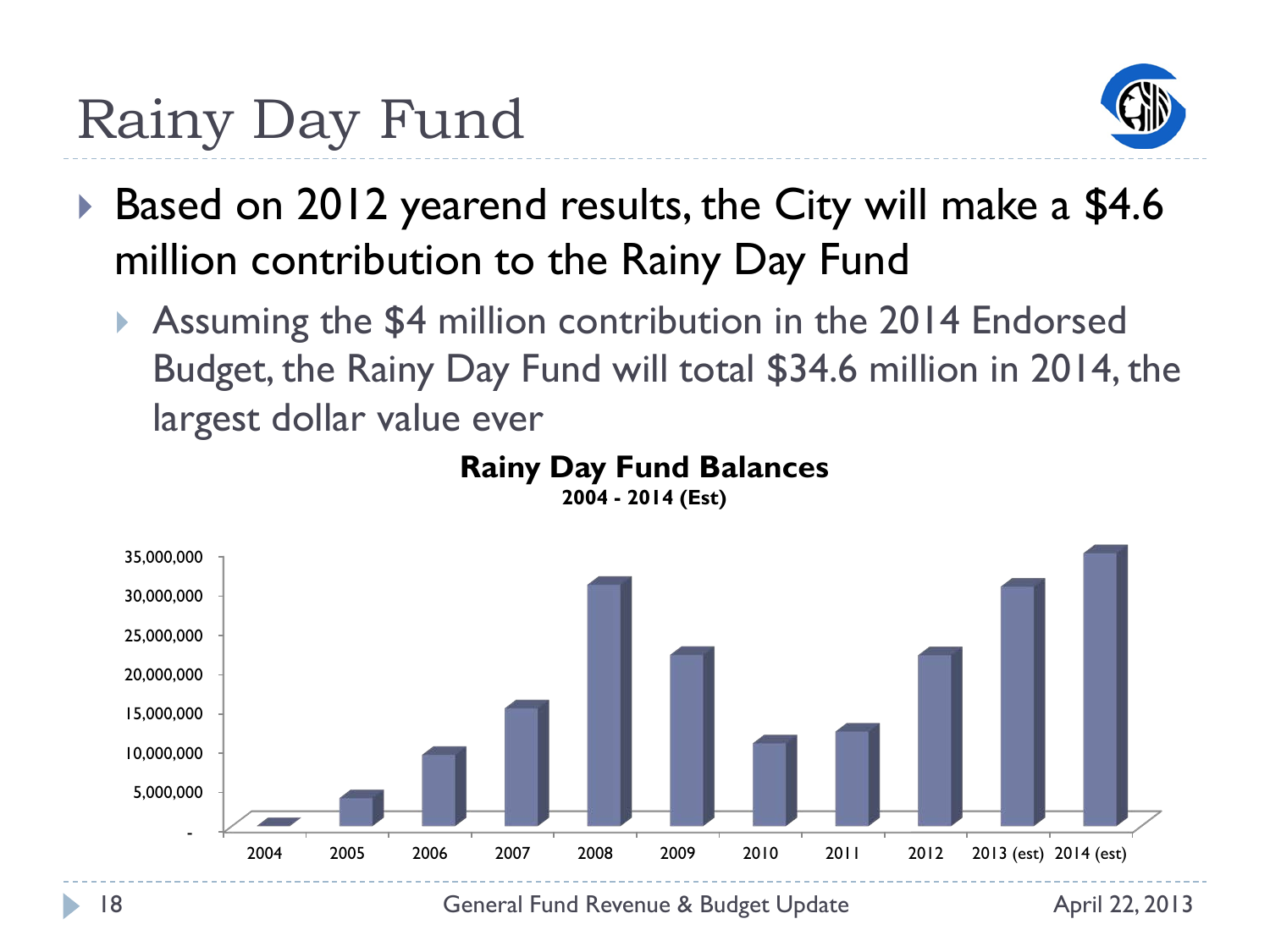

- ▶ The General Fund is essentially in balance for 2014
	- Helped by better-than-expected balances in 2012 and 2013

| $111 + 11000,0003$                           | 2012 | 2013  | 2014   |
|----------------------------------------------|------|-------|--------|
| Beginning Balance                            |      | 9.2   | 8.6    |
| Additional 2013 Rainy Day Fund Contribution* |      | (4.6) |        |
| Revenues                                     |      | 6.4   | 3.9    |
| Expenditures                                 |      | (2.3) | (13.1) |
| <b>Ending Balance</b>                        | 9.2  | 8.6   | (0.6)  |

#### **General Fund Changes Since November 2012**  $in$   $51,000,000$ s

\* Contribution required by City as a result of better-than-expected 2012 ending balance.

This amount is in addition to the amount the City will contribute annually based on total tax revenues.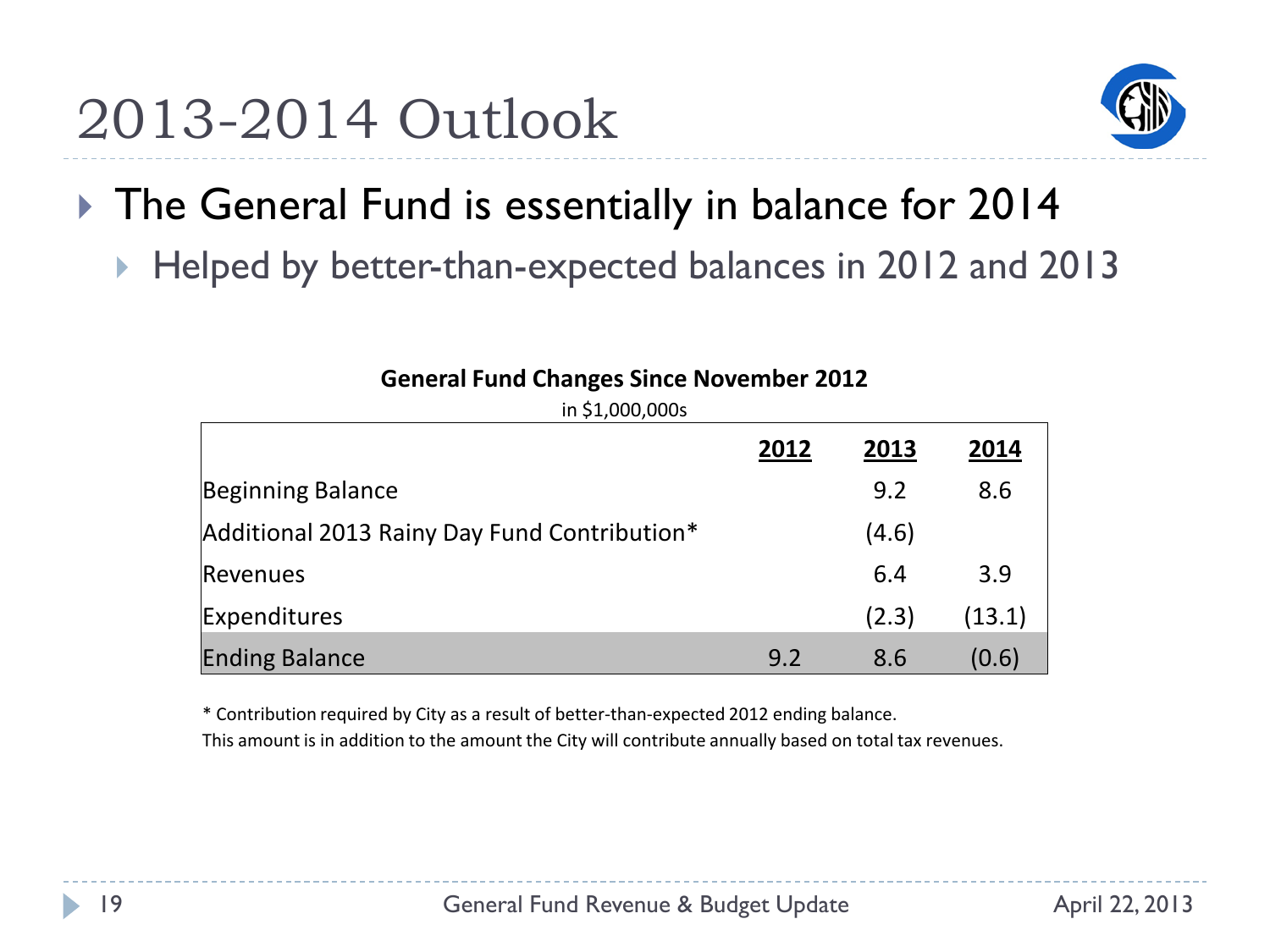

- ▶ While 2014 is currently in balance, the City does not have much flexibility to respond if conditions deteriorate
	- Reductions in State-shared revenues
	- Weaker economic conditions
	- **Emerging expenditure needs**
- ▶ City has been well-served over the past three years proactively planning for the unexpected
	- Recommending a similar tact moving forward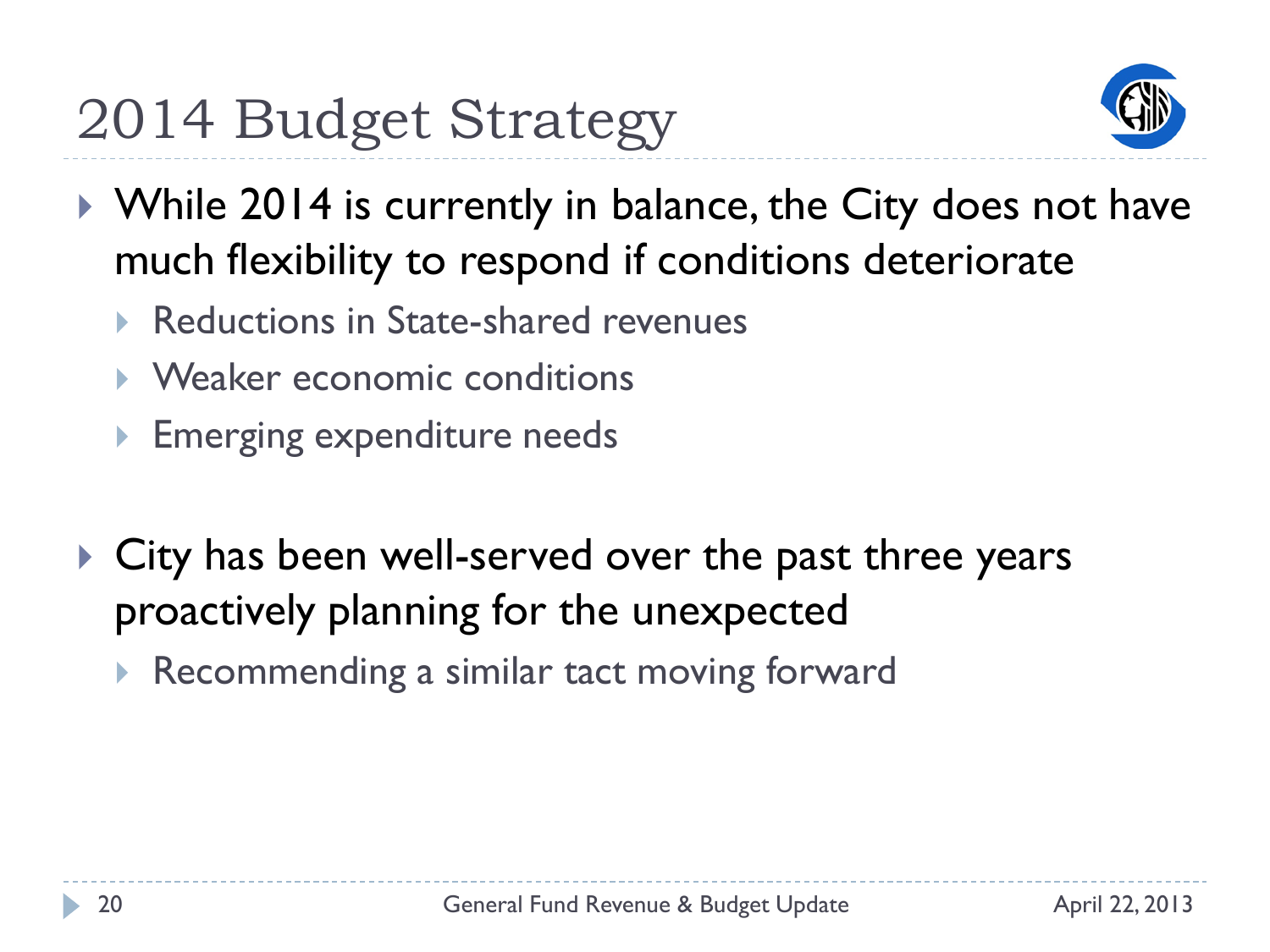## 2014 Budget Strategy

- ▶ Two pronged approach to generating options to respond to a **modest** deterioration in our budget situation
	- 2013 Underspend Requirement comparable to 2012
		- ▶ 1% for most General Fund-dependent departments
		- 0.25% for Police, Fire and Human Services
	- ▶ 2014 Reduction Options lower targets than previous years
		- ▶ 2% for most General Fund-dependent departments
		- 0.5% for Police, Fire and Human Services
	- If implemented, these options would provide a 'cushion' of about \$15 million or 1.5% of the 2014 General Fund budget



#### **2014 General Fund Target Reduction Allocations**

Baseline Budget totals \$980 million

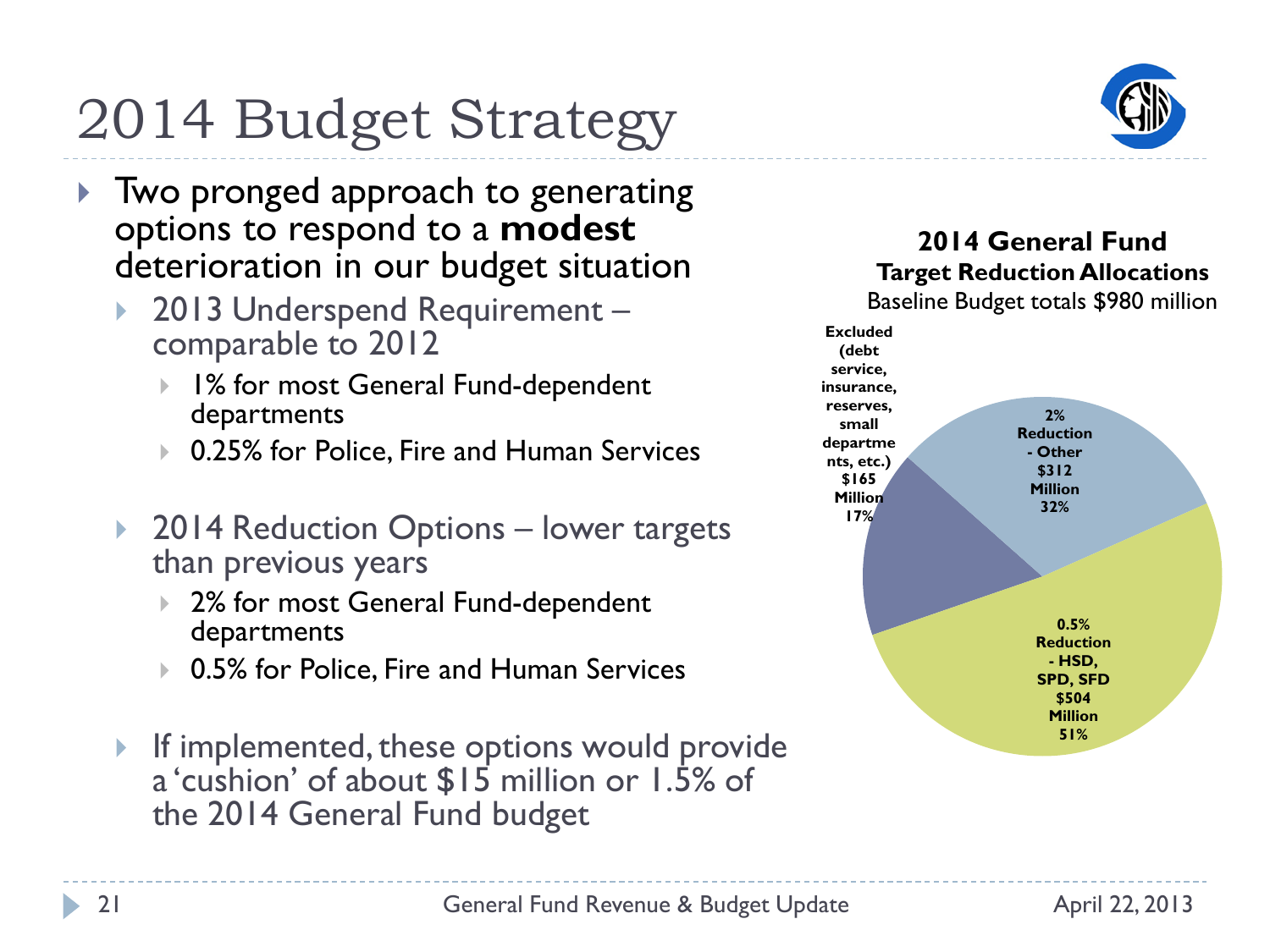

- ▶ Real Estate Excise Tax (REET) revenues finished 2012 stronger than assumed in the 2013 Adopted Budget
- ▶ City Budget Office (CBO) approaches capital planning over a six-year horizon with an emphasis on the coming two years – 2014 and 2015 in this case
- CBO has adjusted department REET funding ranges for 2014- 2015 to account for additional funding available.
	- ▶ Through 2015, \$9.4 million in additional funding is available in total
- ▶ Current planning upholds assumptions in the 2014 Endorsed Budget to re-establish the \$10 million target fund balance across REET funds in 2014.